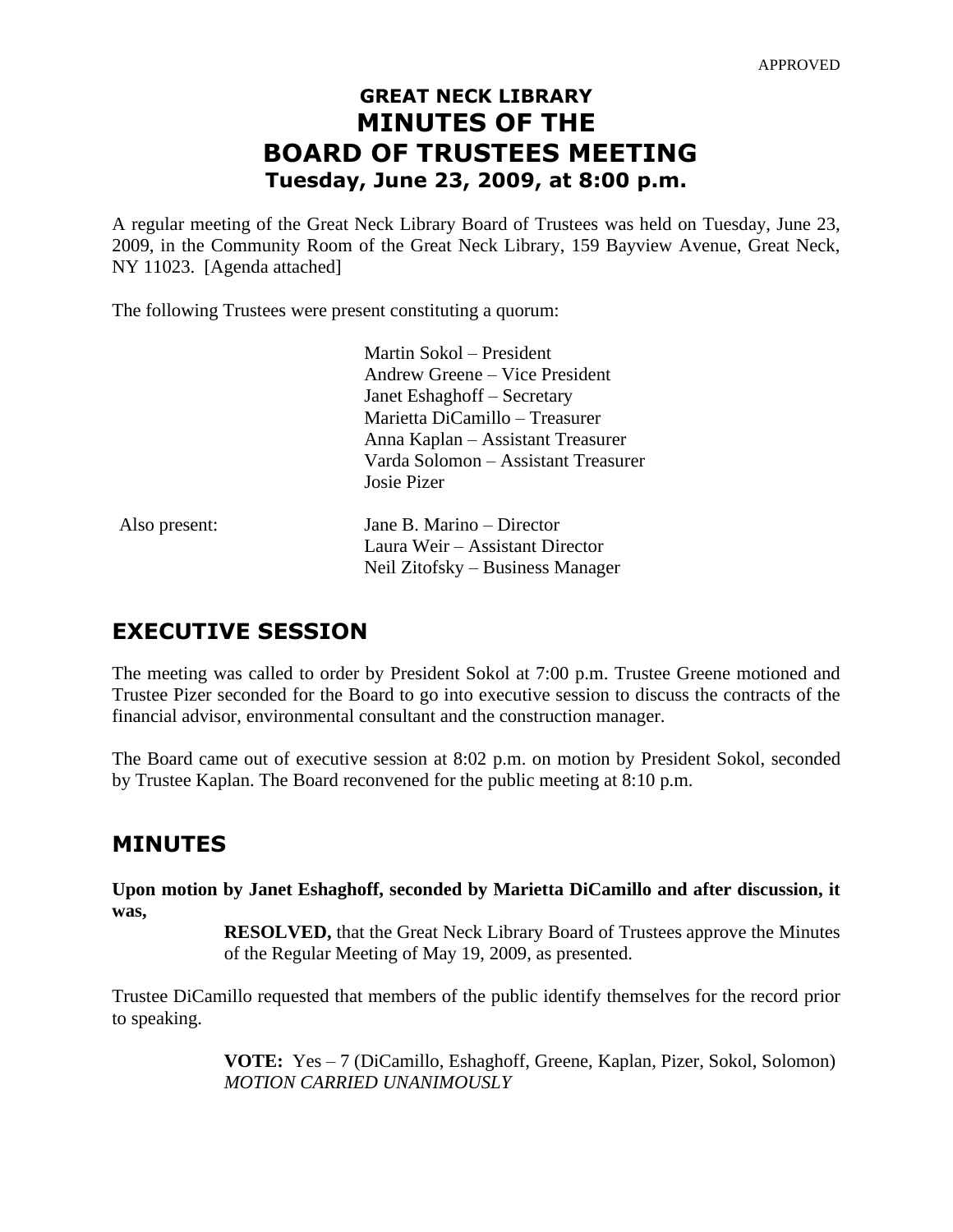President Sokol asked the Board that if they had no objection he would be enforcing the policy of the public speaking for up to three minutes due to a lengthy agenda. He asked for everyone's cooperation.

\_\_\_\_\_\_\_\_\_\_\_\_\_\_\_\_\_\_\_\_\_\_\_\_\_\_\_\_\_\_\_\_\_\_\_\_\_\_\_\_\_\_\_\_\_\_\_\_\_\_\_\_\_\_\_\_\_\_\_\_\_\_\_\_\_\_\_\_\_\_\_\_\_\_\_\_\_\_\_\_\_\_\_\_\_\_\_\_\_\_\_\_\_

# **TREASURER'S REPORT – PERSONNEL REPORT**

During the month of May 2009, revenue received was \$991,033. Total expenses were \$573,796

At the close of business, May 31, 2009, total operating fund holdings were \$3,466,972. Of these funds, \$2,417,432 was on deposit at HSBC, \$1,046,760 was on deposit at Chase Bank, and \$2,780 was on hand in Petty Cash funds at Main and the Branches. This compares to a May 31, 2008, balance of \$3,386,577.

Additionally, the cash balance of the Main Building and Special Services fund was \$1,575,431; the Automated Library fund was \$162,290; the Restricted Gift fund was \$383,601; the Branch and Special Services fund was \$165,417. These funds totaled \$2,286,739 on May 31, 2009. The May 31, 2008, total was \$2,247,434.

### **Upon motion by Marietta DiCamillo, seconded by Varda Solomon, and after discussion, it was,**

**RESOLVED,** that the Great Neck Library Board of Trustees accept the June 23, 2009, Treasurer's Report.

*Public Comments: Marianna Wohlgemuth*

**VOTE:** Yes – 7 (DiCamillo, Eshaghoff, Greene, Kaplan, Pizer, Sokol, Solomon) *MOTION CARRIED UNANIMOUSLY*

## **Warrants**

**Upon motion by Marietta DiCamillo, seconded by Varda Solomon, and after discussion, it was,**

> **RESOLVED,** that the Great Neck Library Board of Trustees authorize the Treasurer, who has reviewed all checks and supporting documentation, to pay the persons named in the Warrant dated May 16, 2009, through June 10, 2009, Paid Checks numbered 0027203 through 0027208, 0027258 through 0027264, and 39189 through 39198, and To-Be-Paid Checks numbered 39199 through 39287, and 39289 through 39297, excluding check number 32988, their sums set against their respective names, amounting in the aggregate to \$176,530.11.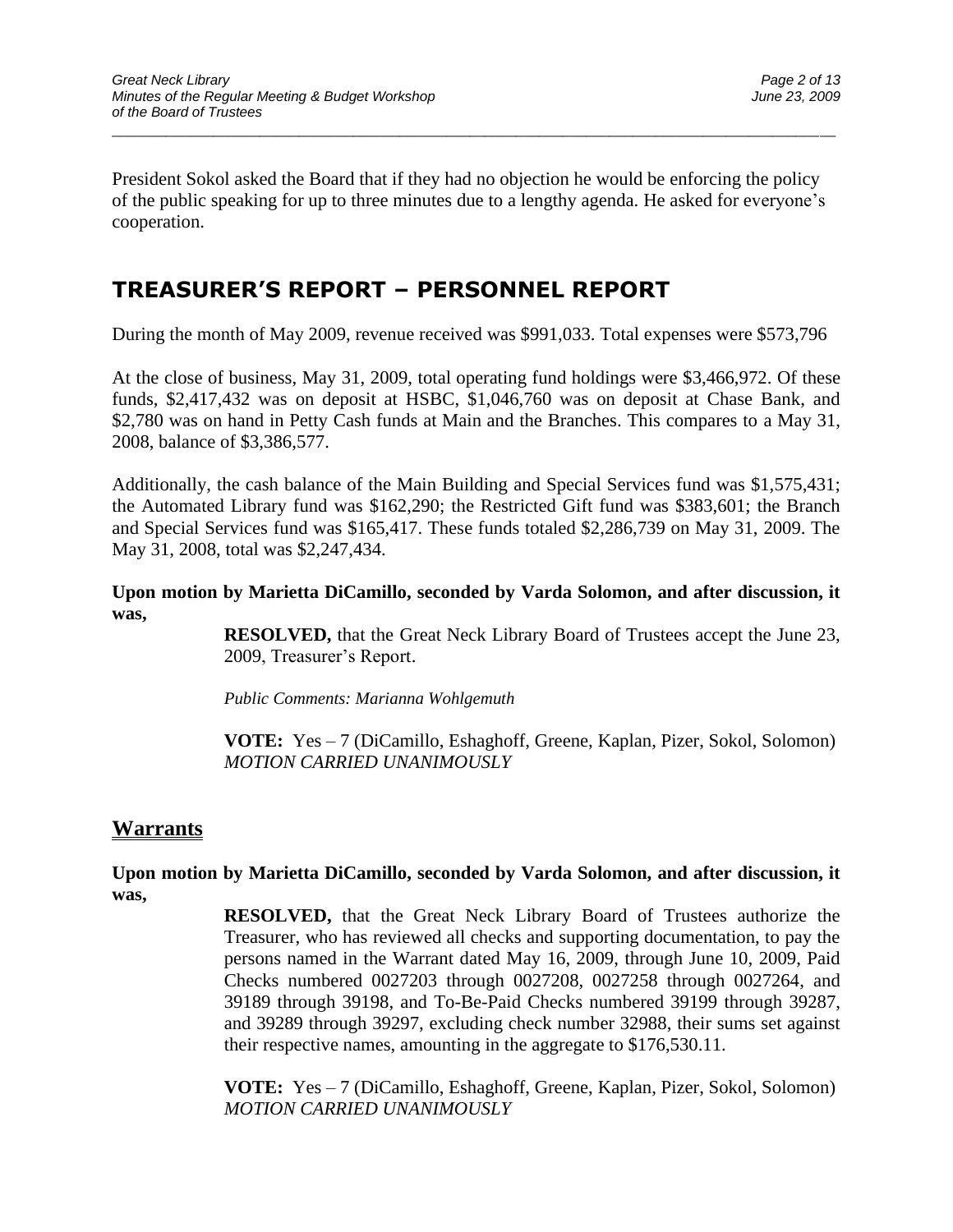### **Upon motion by Marietta DiCamillo, seconded by Andrew Greene, and after discussion, it was,**

\_\_\_\_\_\_\_\_\_\_\_\_\_\_\_\_\_\_\_\_\_\_\_\_\_\_\_\_\_\_\_\_\_\_\_\_\_\_\_\_\_\_\_\_\_\_\_\_\_\_\_\_\_\_\_\_\_\_\_\_\_\_\_\_\_\_\_\_\_\_\_\_\_\_\_\_\_\_\_\_\_\_\_\_\_\_\_\_\_\_\_\_\_

**RESOLVED,** that the Board of Trustees, through the Director, request itemization from DattnerArchitects detailing the completion of deliverables as specified in the contract part 1(a).

**VOTE:** Yes – 7 (DiCamillo, Eshaghoff, Greene, Kaplan, Pizer, Sokol, Solomon) *MOTION CARRIED UNANIMOUSLY*

**Upon motion by Marietta DiCamillo, seconded by Varda Solomon, and after discussion, it was,**

> **RESOLVED,** that the Board of Trustees of the Great Neck Library authorize the Treasurer, who has reviewed the check and supporting documentation scheduled in the Warrant dated May 16, 2009, through June 10, 2009, as check number 39288 payable to DattnerArchitects in the amount of \$38,133.54.

*Public Comments: Ralene Adler*

**VOTE:** Yes – 7 (DiCamillo, Eshaghoff, Greene, Kaplan, Pizer, Sokol, Solomon) *MOTION CARRIED UNANIMOUSLY*

## **Payroll Warrants**

### **Upon motion by Marietta DiCamillo, seconded by Andrew Greene, and after discussion, it was,**

**RESOLVED,** that the Great Neck Library Board of Trustees accept the Payroll Warrants for pay dates May 7 and May 21, 2009, which have been reviewed by the Treasurer, in the amounts of \$179,030.37 and \$179,419.08 respectively, for a total of \$358,449.45.

**VOTE:** Yes – 7 (DiCamillo, Eshaghoff, Greene, Kaplan, Pizer, Sokol, Solomon) *MOTION CARRIED UNANIMOUSLY*

## **Personnel Changes**

**Upon motion by Marietta DiCamillo, seconded by Varda Solomon, and after discussion, it was,**

> **RESOLVED,** that the Great Neck Library Board of Trustees accept the Personnel Changes of May 16, 2009, through June 10, 2009.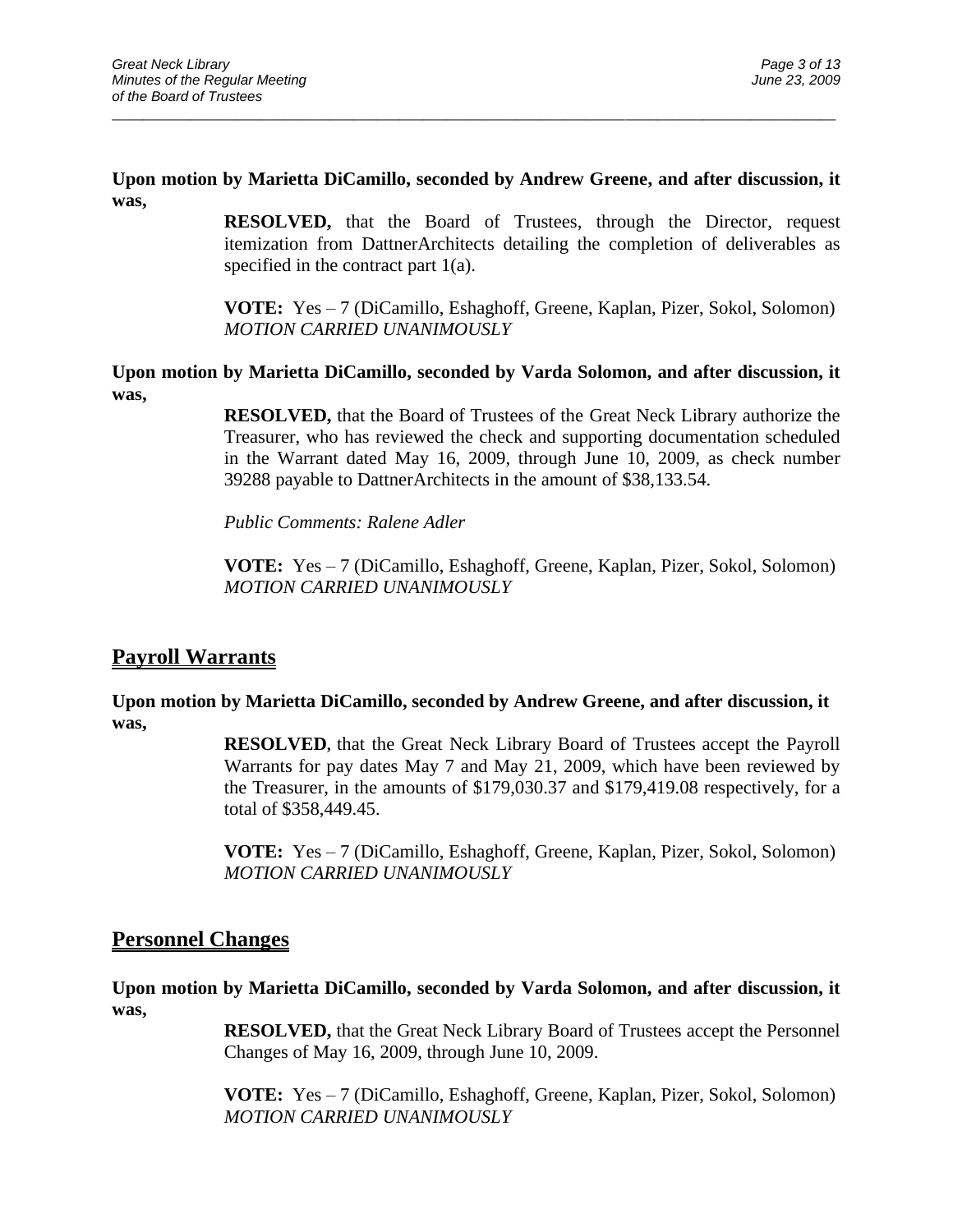# **REPORTS**

## **Building Committee**

Trustee Greene, chair of the Building Committee, reported on the Building Committee meeting of June 11, 2009, which was attended by all Trustees along with staff and members of the public. This was a very important meeting as the architect presented a proposal in schematic form which included a three-dimensional model for an expansion/renovation based on input from staff and public.

\_\_\_\_\_\_\_\_\_\_\_\_\_\_\_\_\_\_\_\_\_\_\_\_\_\_\_\_\_\_\_\_\_\_\_\_\_\_\_\_\_\_\_\_\_\_\_\_\_\_\_\_\_\_\_\_\_\_\_\_\_\_\_\_\_\_\_\_\_\_\_\_\_\_\_\_\_\_\_\_\_\_\_\_\_\_\_\_\_\_\_\_\_

He addressed the issue of parking. The Great Neck Water Pollution Control District, in good faith, has promised to provide parking spots at their facility adjacent to the Library. A few more spots will be added with the configuration of the Library's existing parking lot. Variances will be required.

Another meeting with the architect is scheduled for Thursday, June 25, 2009, at 7:30 p.m. in the Community Room when they will present an update on their design. The architect was asked to prepare cost estimates for the proposed design as well as for gutting the building for renovation. All the Trustees and public were invited to attend this upcoming meeting.

Trustee DiCamillo asked that the comments of those Trustees who are not members of the Building Committee be reflected in the Minutes of future Building Committee meetings. Trustee Greene assured her that this would be done.

Trustee Solomon suggested that the Board should have another meeting without the architect to evaluate the pros and cons and come up with something to recommend to the community. One such meeting will be arranged for Parkville Branch residents. Trustee Pizer recommended that the Board discuss how to present the plans to the community so that a lot of people can see what's going on.

Carol Frank, representing the *Great Neck Record*, offered to provide a prominent spot to box the event either on the front page or on page two, depending on space availability, in addition to listing it in the column dedicated to library events. The Director will provide both local newspapers with future dates of the Building Committee meetings.

There was some misunderstanding concerning the architect's obligation to provide three schematic proposals differing in sizes. Trustee Greene explained that there should be three different schematics and not one with three different layouts.

Trustee Eshaghoff stated for the record that the Building Committee has no separate caucuses and everything is done in front of the full Board and the public and there is no micromanagement and no direction from the Building Committee.

A member of the public was concerned about the trees in the southern end of the parking lot that would have to be removed if the Water Pollution Control District were to let the Library use that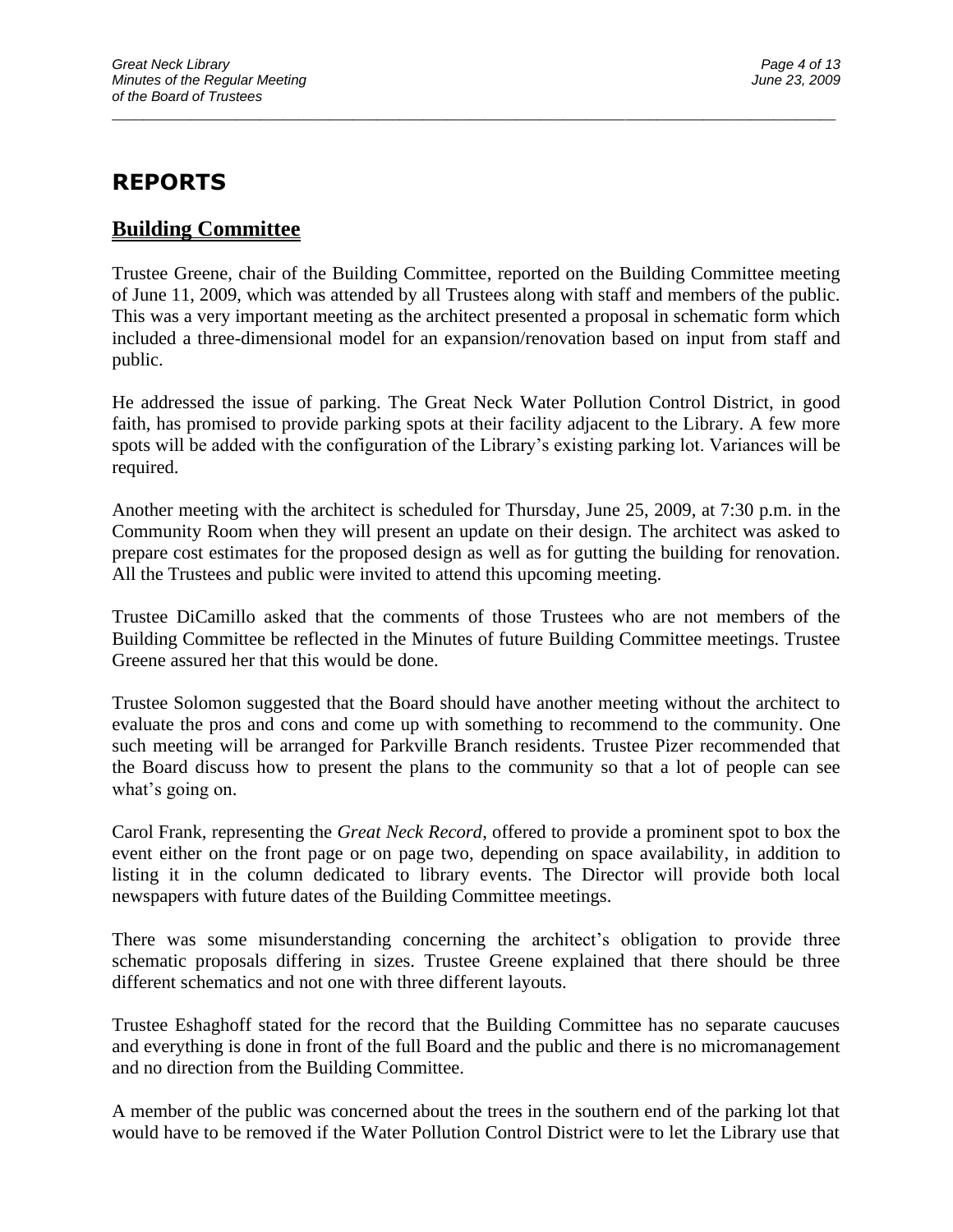area for parking overflow, as well as, the type of the surface that will be used for the parking lot. The Director assured everyone that, as part of the agreement with the Water Pollution Control District, no trees would not be cut down. The parking area would be 1,500 sq. ft. with 25 parking spots located at the southern end closest to the Library. The architects have looked at it and have talked with the Water District Superintendent Christopher Murphy, the Water Pollution Board, and the Library's Board of Trustees. The environmental consultant will be involved in this aspect to help in the determination of the parking lot surface. The staff would be parking in this area and this was discussed preliminary at a recent staff meeting and they are willing to do what is necessary.

\_\_\_\_\_\_\_\_\_\_\_\_\_\_\_\_\_\_\_\_\_\_\_\_\_\_\_\_\_\_\_\_\_\_\_\_\_\_\_\_\_\_\_\_\_\_\_\_\_\_\_\_\_\_\_\_\_\_\_\_\_\_\_\_\_\_\_\_\_\_\_\_\_\_\_\_\_\_\_\_\_\_\_\_\_\_\_\_\_\_\_\_\_

The question also came up that the architect seemed to be taking a negative approach toward going for LEED Certification. Trustee Greene explained that the building would have all energy saving elements without getting LEED Certification. LEED Certification entails additional costs but it would be a 'feather in the hat.'

*Public Comments: Carol Frank (Great Neck Record), Stanley Dasher, Karen Rubin ( Great Neck News), Norman Rutta, Barbara Zeller, Marianna Wohlgemuth, Stanley Romaine, Ralene Adler*

## **Assistant Director**

Text of the Report:

#### Meetings and Conferences:

Long Island Building and Facility Maintenance Show, Thursday, May 14: Green solutions and sustainability were the buzz words at this year's show held at Hofstra University. Educational seminars were held in conjunction with the show. I attended a session entitled Green Roofing, given by Ralph Plotke, owner of Roof Services, a firm located in Deer Park, Long Island. Mr. Plotke noted that the term "green roofing" can mean different things, all correct, within the roofing industry. A green roof can mean the degree of reflectivity of the roof; a white roof keeping cooler than a black one because it reflects, not absorbs the suns rays, saving energy from the HVAC system. Green roofing can mean using recyclable materials and using better quality materials that make your roof last longer, increasing its sustainability and decreasing waste materials. Buying locally, so transportation costs are minimized, is green behavior. He spoke of rebates for Photovoltaic Systems, solar roof panels that pay for themselves in 5 to 8 years. And he discussed roof gardens which are very efficient in absorbing the suns rays and keeping the roof underneath cool. He noted that there is grant money for roof plantings.

I stopped and spoke with various exhibitors including National Grid. At National Grid I was given the name of the staff member who would be helpful in finding energy saving solutions for our new building. Other booths of interest included a firm specializing in the leasing of trailers and modular buildings; floor coverings; green cleaning products and janitorial services; protection and security services; and new energy efficient boilers.

#### Day of Dialog, Thursday, May 28

This event is sponsored by Library Journal in conjunction with Book Expo America and brings together librarians, publishers, authors and vendors to discuss in panel format issues that affect the book industry. Panel I brought together publishers of audio books, electronic and digital books to discuss The New Publishing Landscape; what we can expect from publishers, the variety of emerging formats, and the instability of the industry in this time of consolidation and downsizing. Panel II Hot Picks with Twist had editors discussing new trends and hot titles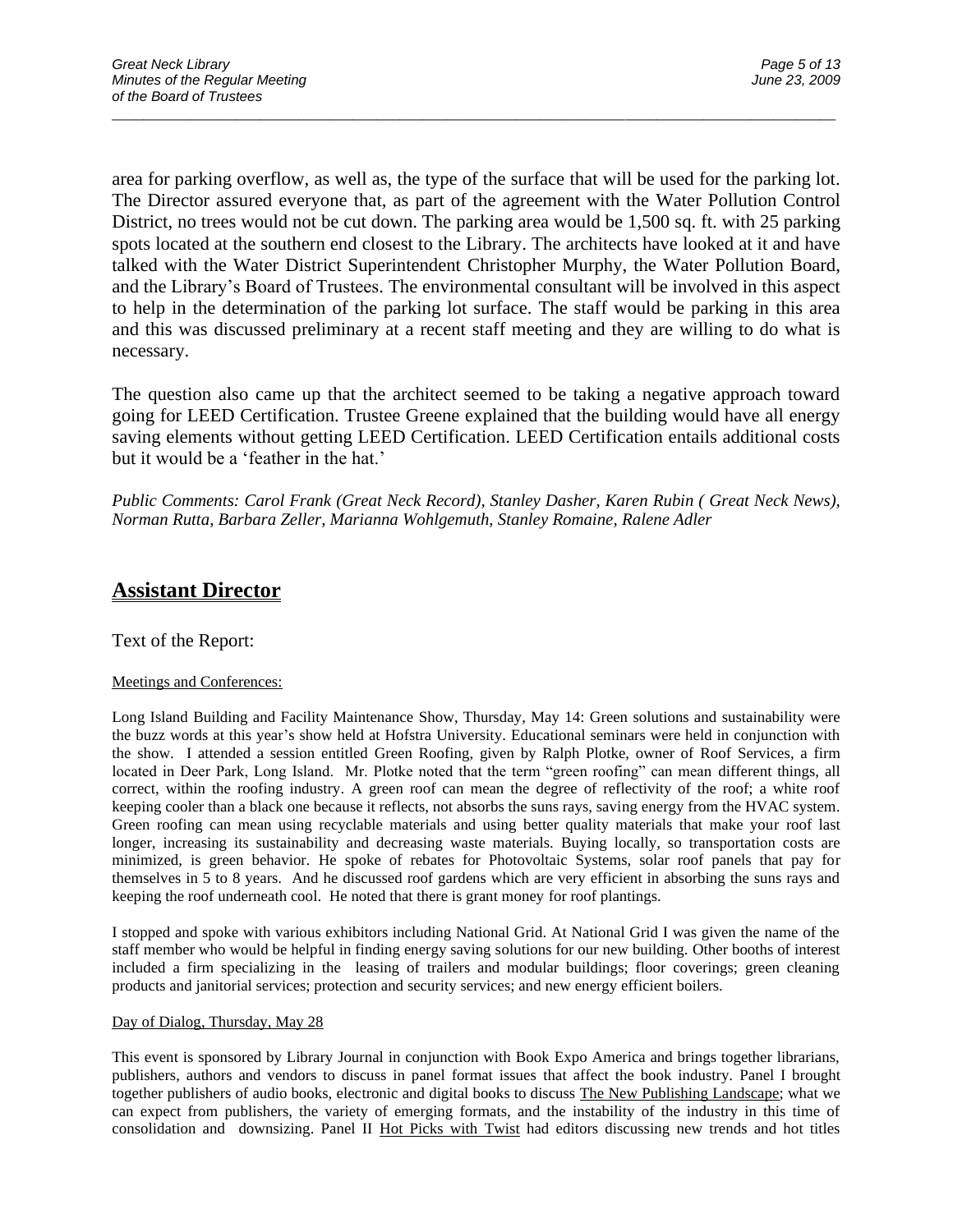expected out in the Fall. With wit and humor, Panel IV, Monster Lit/Urban Fantasy discussed the growing popularity of genre fiction involving supernatural and supernatural romance books for teens and adults.

\_\_\_\_\_\_\_\_\_\_\_\_\_\_\_\_\_\_\_\_\_\_\_\_\_\_\_\_\_\_\_\_\_\_\_\_\_\_\_\_\_\_\_\_\_\_\_\_\_\_\_\_\_\_\_\_\_\_\_\_\_\_\_\_\_\_\_\_\_\_\_\_\_\_\_\_\_\_\_\_\_\_\_\_\_\_\_\_\_\_\_\_\_

#### Book Expo American 2009 Friday, May 29

This conference and publishing industry exhibition event comes to New York bi-annually. Books dominated the show floor but there was plenty of talk about digital delivery format options in the near future. The most important bit of information I picked up from the conference was given to me by a representative of the National Endowment for the Arts, an organization that has led the way in creating community "big reads." If the library wants to get the high schools involved in a community reads event, pick a book that is on the summer reading list or that is used in the school curriculum. I also attended a very interesting panel discussion "BEA Young Adults Editor's Buzz where editors talked about their favorite upcoming Young Adult titles. I have given that list to our Young Adult librarian.

## **Director**

#### Text of the Report:

#### **Meetings**

As you will see by her attached report, Janet Fine attended the Innovative Interfaces, Inc. conference from May 17- May 20. Her experience was a very informative and fruitful one. I hope you enjoy her report. Several staff members attended Book Expo at the Jacob Javits Center from May 25-27. Laura Weir, Kathleen Cotter and Courtney Greenblatt attended a free preconference event called "Day of Dialog" sponsored by Library Journal in which librarians, authors and publishers come together to discuss emerging and ongoing trends in book publishing. Laura Weir, Courtney Greenblatt, Justin Fuchs, Denise Liggio, Deidre Goode and Maureen McKenna all attended a day session of Book Expo which gave them opportunities to attend programs and browse the booths set up by trade journals and publishers.

I attended, along with trustee Janet Eshaghoff, the Opportunity Online Broadband Opportunity Grant, sponsored by the New York State Library and the Bill and Melinda Gates Foundation. It took place at the Sagamore in Bolton Landing, NY. Approximately 203 attendees took part. They represented the libraries that participated in the Hardware Grant, Community Partners, Influencers and a Summit Advisory Group. The purpose of the Summit was to examine the current state of connectivity in New York and to raise awareness about the need for increased connectivity. As an eligible library for the Hardware Grant, we were invited to attend this conference and we are also eligible for any Online Grants that may be available. The application for Broadband Upgrade funds has been submitted to the New York State Division of Library Development, along with input from our Head of Circulation and Business Manager. We probably won't hear back from the State on any grant eligibility until September.

Three people will represent Great Neck Library at the ALA Annual Conference: Jonathan Aubrey, Margery Chodosch and I. The conference will be from July 9 to the 15 in Chicago, IL, and always proves to be a wonderful professional development opportunity.

I had the opportunity to speak at the Cumberland Adult Center to the Project REAP (Retired Executives and Professionals) members. This was an appreciative and active group who had many questions both about the library and its renovation project.

I will be on vacation from July 23 to July 28.

#### Staff Notes

The last two events for Great Neck Reads took place on May 17 and May 31. They were the appearance of Chris Bohjalian and the final event in which the winners of the essay contest were named, a final reading from the book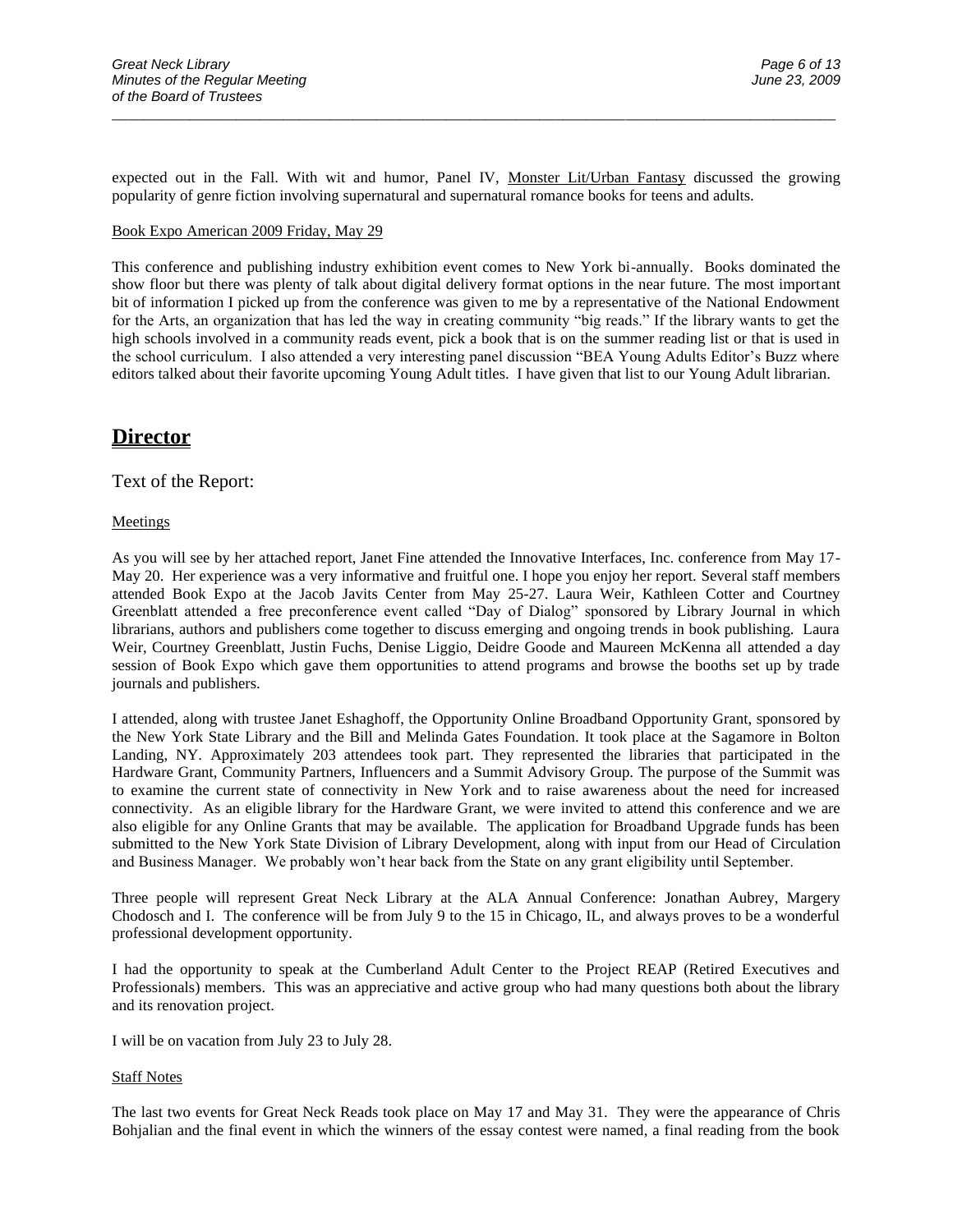took place and there was a look ahead to Great Neck Reads 2010. For its first year, this has proved to be an extraordinary event and I would like to commend committee members Laura Weir, Ethan Mann, Kathleen Cotter, Courtney Greenblatt, Jonathan Aubrey and Pam Levin for their outstanding work on this community event. I hope this is just the first of many such events. I would also like to thank Mike Meehan from Levels and his teen volunteers who broadcast the Chris Bohjalian event on the Library cable channel. A DVD of this event will be part of our historical collection.

\_\_\_\_\_\_\_\_\_\_\_\_\_\_\_\_\_\_\_\_\_\_\_\_\_\_\_\_\_\_\_\_\_\_\_\_\_\_\_\_\_\_\_\_\_\_\_\_\_\_\_\_\_\_\_\_\_\_\_\_\_\_\_\_\_\_\_\_\_\_\_\_\_\_\_\_\_\_\_\_\_\_\_\_\_\_\_\_\_\_\_\_\_

#### Gifts

As you will see from your agenda, we received another gift to honor Eleanor Gluck. Ms. Gluck was a member of the Book Discussion Group at the Station Branch. That group has donated \$71 in her honor and has asked Station Branch Head Kathleen Cotter to purchase some books in her honor. To date we have received \$526 to honor Ms. Gluck, a wonderful tribute to a beloved library user. [end of report]

The following are two items not mentioned in her written report: A letter was received from Mayor Susan Lopatkin of Village of Kensington, thanking staff members Leila Mattson and Jon Aubrey for their help in compiling their centennial journal which, along with a DVD, will be in the Library's local history collection. Trustee Kaplan was also a member of that committee for the centennial celebration.

The Director will be attending Project Independence Open House on June  $30<sup>th</sup>$  at 12 noon at the Senior Center and there will be a table with information about the Library as well as material and services the Library provides for seniors. There will be twenty-one other participating community groups.

Trustee DiCamillo congratulated Jackie Thresher, Director of the Nassau Library System for winning the LDA award and she asked that a formal letter be sent to her on behalf of the Board to congratulate her on her success and achievements.

## **OLD BUSINESS**

## **Financial Advisor Contract**

**Upon motion by Varda Solomon and seconded by Marietta DiCamillo and after discussion, it was,**

> **RESOLVED,** that the Great Neck Library Board of Trustees take from the table the resolution made at Parkville concerning the financial advisor.

> **VOTE:** Yes **–** 7 (DiCamillo, Eshaghoff, Greene, Kaplan, Pizer, Sokol, Solomon) *MOTION CARRIED UNANIMOUSLY*

### **Upon motion by Andrew Greene and seconded by Josie Pizer and after discussion, it was,**

**RESOLVED,** that the Great Neck Library Board of Trustees accept the recommendation of the Building Committee to enter into an agreement between the Library and Munistat Services, Inc., for that firm to act as the Library's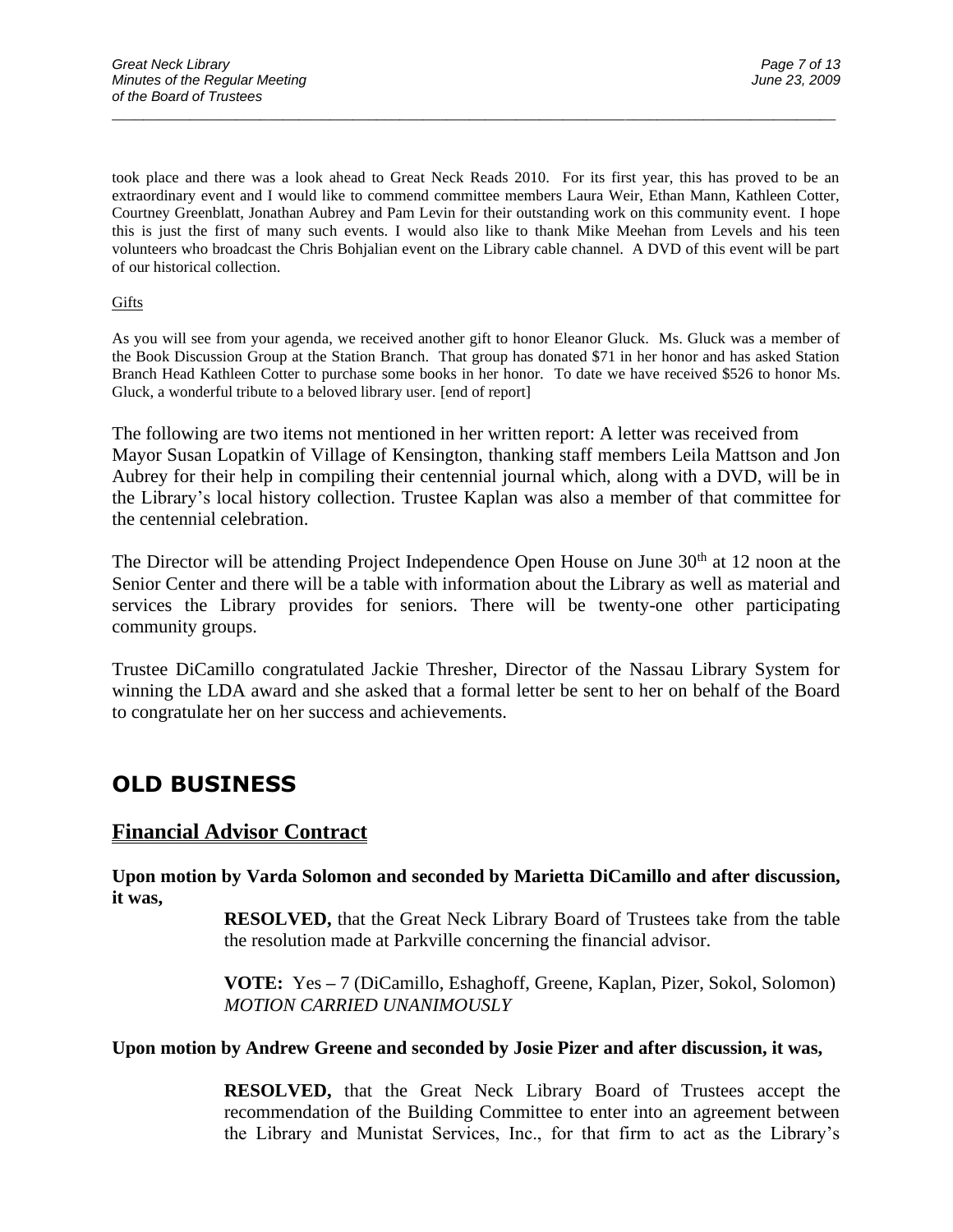financial advisor for its renovation and expansion project for a fee not to exceed the lesser of \$22,500 or .25% of the par amount of the bonds. Said fee to be charged to the Main Building and Special Services fund.

#### *Public Comments: Norman Rutta, Karen Rubin*

Trustee Greene explained that the financial advisor is different from the bond counsel. The bond counsel is an attorney while the financial advisor makes recommendations on the best way to secure financing either through the Dormitory Authority of the State of New York (DASNY) or private funding through a bank. Karen Rubin, representing the *Great Neck News*, suggested that the Board could explore the Environmental Facilities Corporation (EFC) which provides very low-cost bonding. This was taken under advisement.

\_\_\_\_\_\_\_\_\_\_\_\_\_\_\_\_\_\_\_\_\_\_\_\_\_\_\_\_\_\_\_\_\_\_\_\_\_\_\_\_\_\_\_\_\_\_\_\_\_\_\_\_\_\_\_\_\_\_\_\_\_\_\_\_\_\_\_\_\_\_\_\_\_\_\_\_\_\_\_\_\_\_\_\_\_\_\_\_\_\_\_\_\_

**VOTE:** Yes **–** 7 (DiCamillo, Eshaghoff, Greene, Kaplan, Pizer, Sokol, Solomon) *MOTION CARRIED UNANIMOUSLY*

## **Environmental Consultant Contract**

### **Upon motion by Andrew Greene and seconded by Varda Solomon and after discussion, it was,**

**RESOLVED,** that the Great Neck Library Board of Trustees approve an agreement between the Great Neck Library and VHB Engineering Surveying and Landscape Architecture, P.C., for said firm to act as environmental consultant at a fee not to exceed \$25,800, to be charged to the Main Building and Special Services fund.

The Director provided a breakdown of their fee as follows:

| \$7,500     | $\sim$ $-$ | SEQRA process including the non-Jurisdiction letter          |
|-------------|------------|--------------------------------------------------------------|
| $$12,000$ - |            | Update of Parking & Traffic Study                            |
| \$2,000     | $\sim$     | Wetlands permit                                              |
| \$2,000     |            | Outlining of wetland boundary on the Water District property |

The last time around Kim Gennaro was the environmental consultant working with the firm of Freudenthal & Elkowitz and she is now with VHB Engineering and has access to all those records used to file the necessary documents with the DEC.

*Public Comments: Ralene Adler, Karen Rubin, Carol Frank, David Kahn, Norman Rutta, Marianna Wohlgemuth*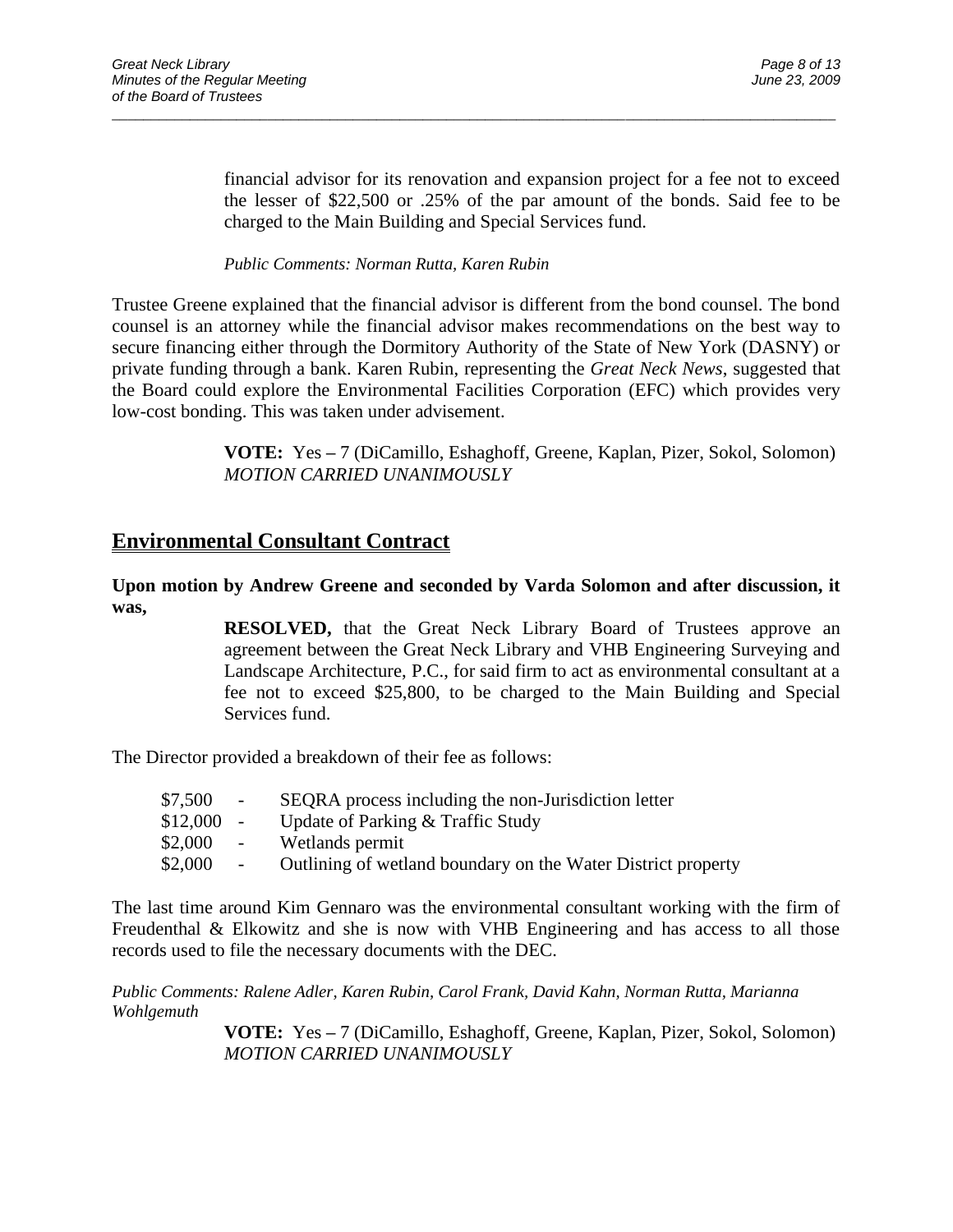## **Construction Manager Contract**

### **Upon motion by Andrew Greene and seconded by Varda Solomon and after discussion, it was,**

\_\_\_\_\_\_\_\_\_\_\_\_\_\_\_\_\_\_\_\_\_\_\_\_\_\_\_\_\_\_\_\_\_\_\_\_\_\_\_\_\_\_\_\_\_\_\_\_\_\_\_\_\_\_\_\_\_\_\_\_\_\_\_\_\_\_\_\_\_\_\_\_\_\_\_\_\_\_\_\_\_\_\_\_\_\_\_\_\_\_\_\_\_

**RESOLVED,** that the Great Neck Library Board of Trustees approve the contract between Park East Construction Management firm for said firm to act as construction manager for the expansion and renovation project for the Great Neck Library. This contract is to run for a maximum of 36 months and to be at a cost specified as follows:

For projects of \$11.5 million or less in construction costs the fee for the construction manager will be 4% of the construction costs.

For projects over \$11.5 million to \$18 million the Library will pay a flat fee of \$575,000 to the construction manager as their fee. The Library will pay a charge of 2.5% for any amount of construction costs exceeding \$18 million. Should the referendum fail to pass, the Library will pay a flat fee of \$20,000 only to the construction manager. All of the above to be paid out of the Main Building and Special Services fund. For reimbursable expenses a fee of 105 % will be remitted for all expenses specifically relating to constructions costs - all of the foregoing as set forth in the contract.

There was concern that if the project exceeded 36 months due to situation beyond the Library's control, there should be a clause in the contract to protect the Library. Trustee Greene therefore amended the motion to include the clause: *All of the foregoing as set forth in the contract pending satisfactory negotiation by our attorney of the contingency wherein the project extends more than 36 months* to be placed at the end of the foregoing resolution.

> *Public Comments: Marianna Wohlgemuth, Ralene Adler, Norman Rutta, Karen Rubin, Carol Frank*

**VOTE:** Yes **–** 7 (DiCamillo, Eshaghoff, Greene, Kaplan, Pizer, Sokol, Solomon) *MOTION CARRIED UNANIMOUSLY*

### **At this juncture, Trustee Sokol read the following statement:**

"As President of the Great Neck Library Board of Trustees, I thank every Trustee, Andy, Marietta, Janet, Anna, Josie and Varda for their votes to approve the contracts of the Bond Referendum consultant, the environmental consultant and our project manager. These are three essential people needed to continue the process of our library upgrade improvement. Over the summer, I expect the President to continue to hold public meetings to further this library upgrade process.

By July  $10<sup>th</sup>$ , we anticipate having a cost estimate of the proposed design of our architects as well as cost estimate on leaving the library just the way it is except for renovating it and reconfiguring the space. We will also, soon thereafter, have another, totally independent, cost estimate from our construction manager.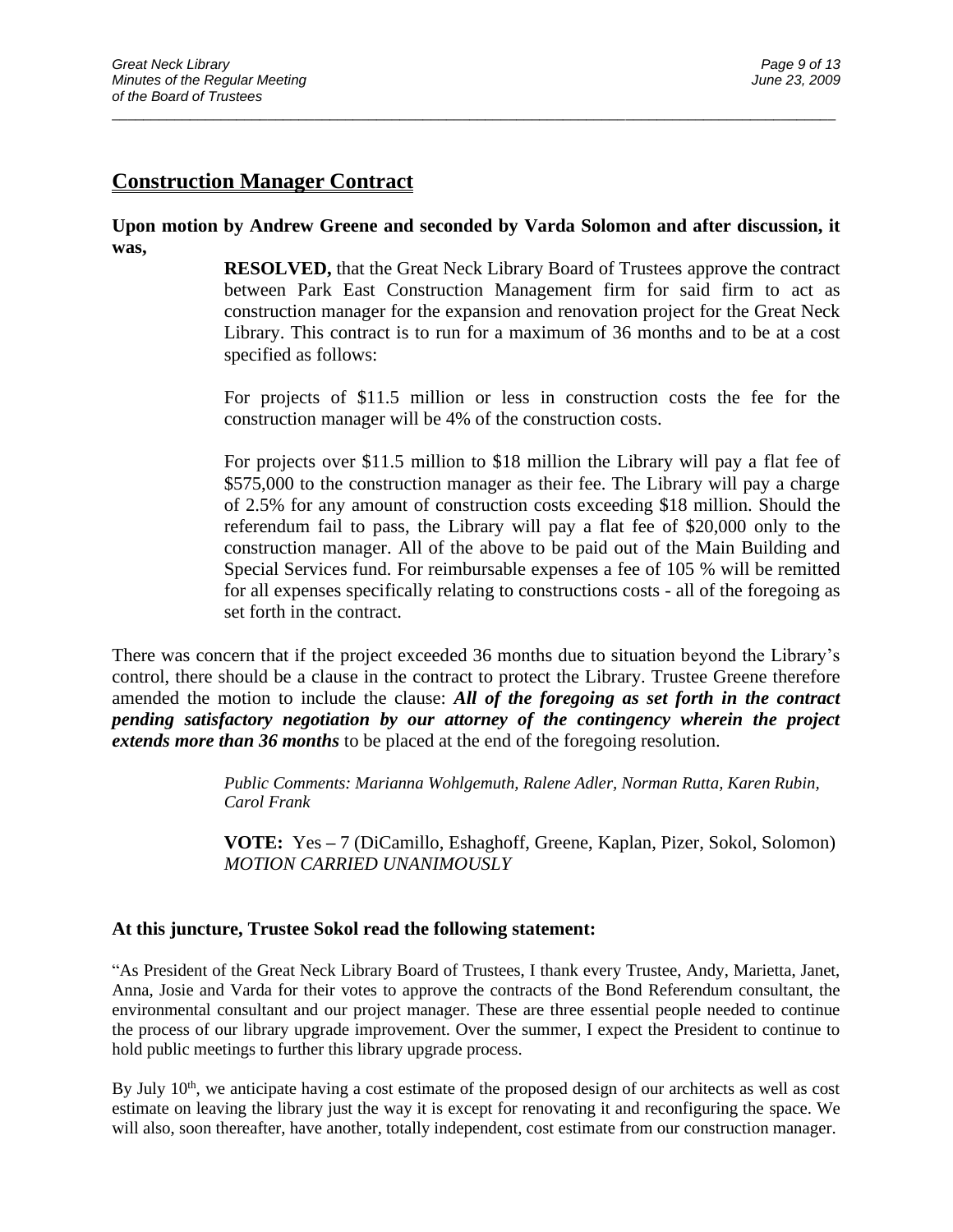There is an important point I now wish to raise. In the 15 years of discussing should we or should we not improve the library by renovating it and making it larger, residents have been given the opportunity to vote. Nobody knows what the public wants. Library Trustees will, in the near future, and after public sessions and public input, make a decision what they think is the best design for our library. We may decide to enlarge the library or maybe we decide to keep it just the way it is. We have been elected to do that.

\_\_\_\_\_\_\_\_\_\_\_\_\_\_\_\_\_\_\_\_\_\_\_\_\_\_\_\_\_\_\_\_\_\_\_\_\_\_\_\_\_\_\_\_\_\_\_\_\_\_\_\_\_\_\_\_\_\_\_\_\_\_\_\_\_\_\_\_\_\_\_\_\_\_\_\_\_\_\_\_\_\_\_\_\_\_\_\_\_\_\_\_\_

But whatever Trustees decide, after more than 16 years, the public should be allowed to vote…no matter if they support what library trustees choose to do or if they do not approve what we decide upon, it's time for the public to vote.. let's have a vote!

We are now in a bad recession. Yet even in this bad recession, homes are selling. People are still moving in…and for good reasons. Our schools, parks and library are the best. Our streets are clean and garbage is picked up efficiently. Our water is pure and the commute to Manhattan is quick. We are a very tolerant community and possess many houses of worship catering to all faiths. We are a wonderful community to live in. In conclusion, I say it again: let's have a vote to determine what residents want."

### **The President called for a brief recess at 9:47 p.m. and reconvened the meeting at 9:55 p.m.**

## **Museum Passes**

**Upon motion by Josie Pizer and seconded by Marietta DiCamillo and after discussion, it was,**

> **RESOLVED,** that the Great Neck Library Board of Trustees take from the table the motion to purchase museum passes.

> **VOTE:** Yes **–** 7 (DiCamillo, Eshaghoff, Greene, Kaplan, Pizer, Sokol, Solomon) *MOTION CARRIED UNANIMOUSLY*

#### **Upon motion by Josie Pizer and seconded by Varda Solomon and after discussion, it was,**

**RESOLVED,** that the Great Neck Library Board of Trustees authorize the following addition to Policy Manual section 700-40: New section 'g': Museum Passes will circulate for a period of 4 days. Late fees will be \$5 per day. Replacement fees for the Pass will be the cost charged by each museum. The passes are available to Great Neck Library cardholders only and are not renewable. The passes will circulate for a one-year trial basis. The cost of these passes is to be charged to the Louise Carter fund.

The above motion was amended by Trustee Pizer and seconded by Trustee DiCamillo to include the budget line to which this should be charged.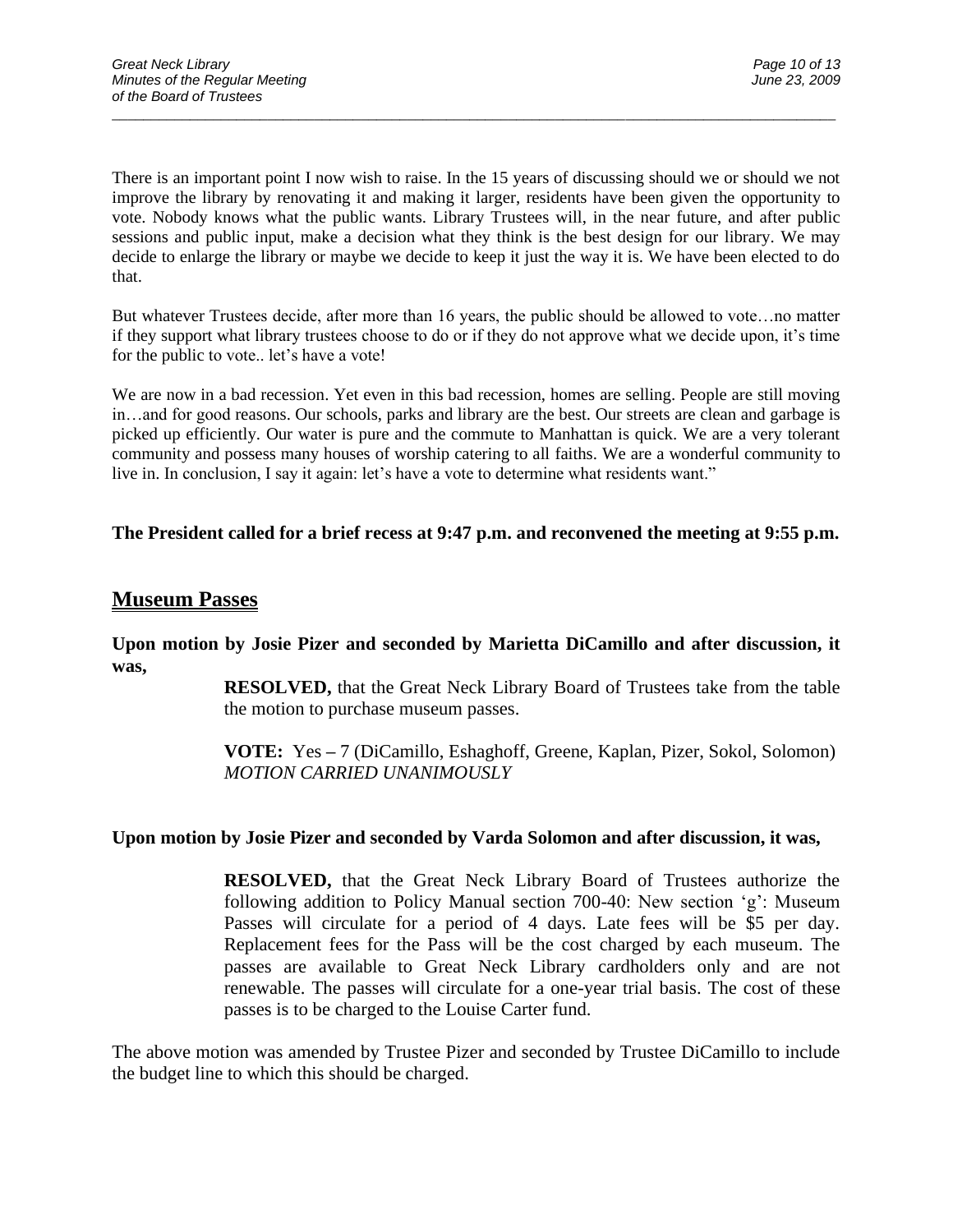Director Marino reviewed the Museum Pass program and User's Agreement. The participating museums are the Long Island Children's Museum, Nassau County Museum of Art, Cradle of Aviation, Garvies Point Preserve and also the Old Westbury Gardens.

\_\_\_\_\_\_\_\_\_\_\_\_\_\_\_\_\_\_\_\_\_\_\_\_\_\_\_\_\_\_\_\_\_\_\_\_\_\_\_\_\_\_\_\_\_\_\_\_\_\_\_\_\_\_\_\_\_\_\_\_\_\_\_\_\_\_\_\_\_\_\_\_\_\_\_\_\_\_\_\_\_\_\_\_\_\_\_\_\_\_\_\_\_

Since the last time this came before the Board for discussion, there have been some revisions. A survey was done of all the member libraries offering this program and a majority of them were charging \$5 per day for late fees. Therefore, to be in sync with our neighboring libraries, the late fees would be changed from \$4 to \$5 per day, and rather than a specific replacement fee for a lost pass, the cost would be whatever that museum charges for replacement.

> *Public Comments: Karen Rubin, Carol Frank, Marianna Wohlgemuth, Stanley Romaine, Ralene Adler*

> **VOTE:** Yes **–** 7 (DiCamillo, Eshaghoff, Greene, Kaplan, Pizer, Sokol, Solomon) *MOTION CARRIED UNANIMOUSLY*

# **NEW BUSINESS**

## **Banking Arrangements**

**Upon motion by Varda Solomon and seconded by Marietta DiCamillo and after discussion, it was,**

> **RESOLVED,** that the Great Neck Library Board of Trustees open a Super Now Checking Account at Capital One Bank in conjunction with a Third Party Custodian agreement.

*Public Comments: Ralene Adler*

**VOTE:** Yes **–** 7 (DiCamillo, Eshaghoff, Greene, Kaplan, Pizer, Sokol, Solomon) *MOTION CARRIED UNANIMOUSLY*

## **New Administrative Photocopier**

**Upon motion by Josie Pizer and seconded by Marietta DiCamillo and after discussion, it was,**

> **RESOLVED,** that the Great Neck Library Board of Trustees authorize the Library Director or her designee to initiate a 60-month lease with Konika Minolta Business Solutions U.S.A, Inc., for a Bizhub C451 color copy machine at a base monthly lease of \$219.39 plus service to be charged to the Office Equipment Rent and Repair line of the operating budget.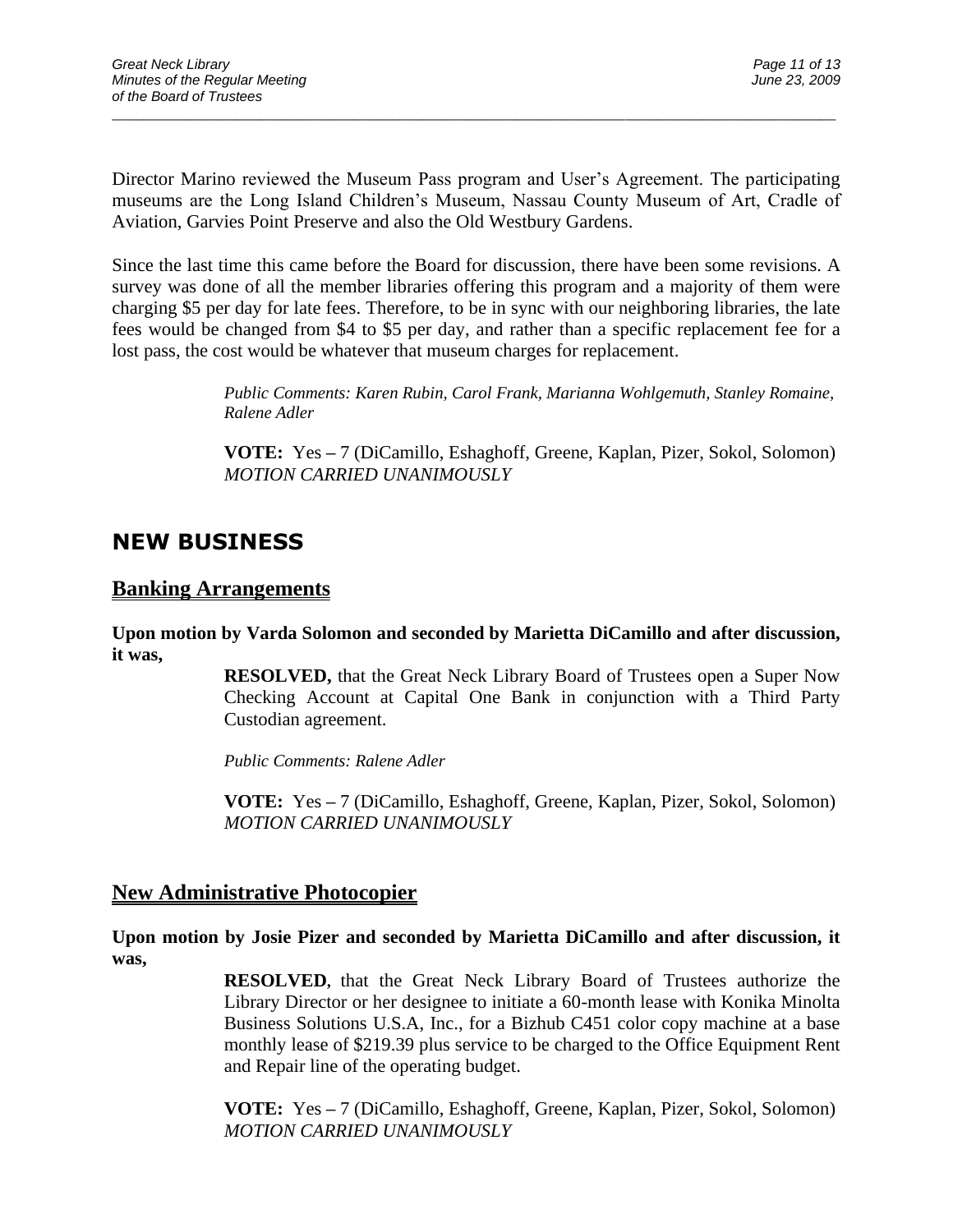## **Destruction of Records**

### **Upon motion by Marietta DiCamillo and seconded by Andrew Greene and after discussion, it was,**

\_\_\_\_\_\_\_\_\_\_\_\_\_\_\_\_\_\_\_\_\_\_\_\_\_\_\_\_\_\_\_\_\_\_\_\_\_\_\_\_\_\_\_\_\_\_\_\_\_\_\_\_\_\_\_\_\_\_\_\_\_\_\_\_\_\_\_\_\_\_\_\_\_\_\_\_\_\_\_\_\_\_\_\_\_\_\_\_\_\_\_\_\_

**RESOLVED,** that the Great Neck Library Board of Trustees authorize the destruction of the following election records in accordance with Retention Record policy 400-30:

- i. Voter registration record, including register of voters (Retention Schedule 2.1) – 2003 and earlier
- ii. Voted ballots [Proxies]  $(2.3) 2006$  and earlier
- iii. Application for Proxy  $(2.4) 2008$  and earlier
- iv. Intermediate records used to compile final election results  $(2.6)$  – 2006 and earlier
- v. Candidate nomination records, including petitions & related records  $(2.7) - 2006$  and earlier
- vi. Election challenge records (2.8) 2002 and earlier
- vii. Association Membership List  $(5.7) 2006$  and earlier

**VOTE:** Yes **–** 7 (DiCamillo, Eshaghoff, Greene, Kaplan, Pizer, Sokol, Solomon) *MOTION CARRIED UNANIMOUSLY*

## **Excess Equipment**

### **Upon motion by Andrew Greene and seconded by Josie Pizer and after discussion, it was,**

**RESOLVED,** that the Great Neck Library Board of Trustees declare the items listed on the appended schedule dated June 17 and June 23, 2009, excessed and authorize the Director to dispose of same in an appropriate manner.

**VOTE:** Yes **–** 7 (DiCamillo, Eshaghoff, Greene, Kaplan, Pizer, Sokol, Solomon) *MOTION CARRIED UNANIMOUSLY*

## **Donation Acceptance**

### **Upon motion by Varda Solomon and seconded by Marietta DiCamillo and after discussion, it was,**

**RESOLVED,** that the Great Neck Library Board of Trustees accept the donation in the amount of \$100 from the David Aronow Foundation, Inc., in memory of Eleanor Gluck.

The Director added that another \$75 was received from members of the Station Branch Library After Dark Book Club to which Eleanor Gluck had belonged. Its members requested that the